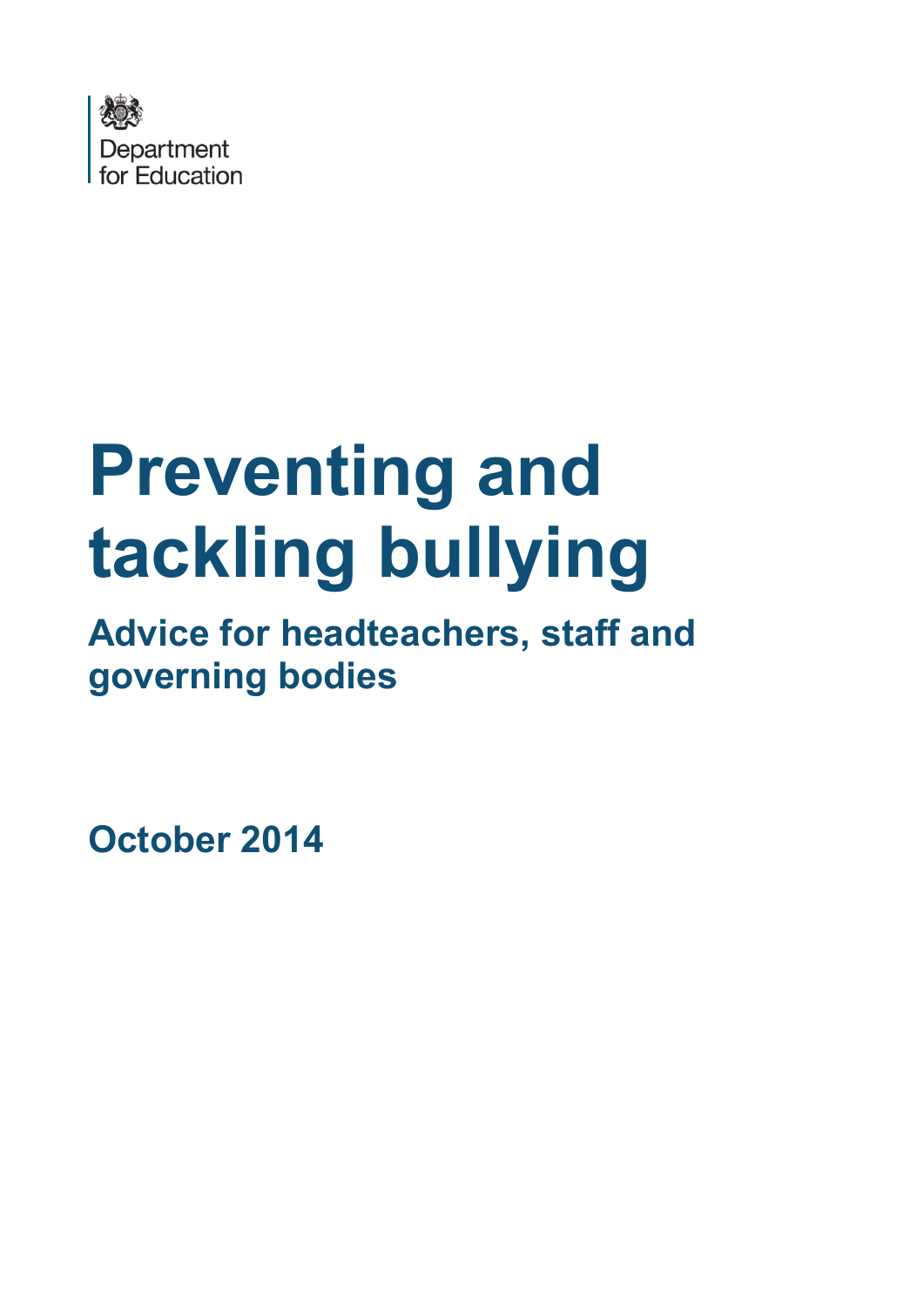# **Contents**

| Summary                                         | 3               |
|-------------------------------------------------|-----------------|
| What does the law say and what do I have to do? | $\overline{4}$  |
| What is bullying?                               | 6               |
| Cyber-bullying                                  | $6\phantom{1}6$ |
| Dealing with bullying                           | $\overline{7}$  |
| Prevention                                      | $\overline{7}$  |
| Intervention                                    | $\overline{7}$  |
| School's accountability                         | 9               |
| <b>Frequently Asked Questions</b>               | 10              |
| Further sources of information                  | 11              |
| Cyber-bullying                                  | 11              |
| <b>LGBT</b>                                     | 12              |
| <b>SEND</b>                                     | 12              |
| Racism                                          | 12              |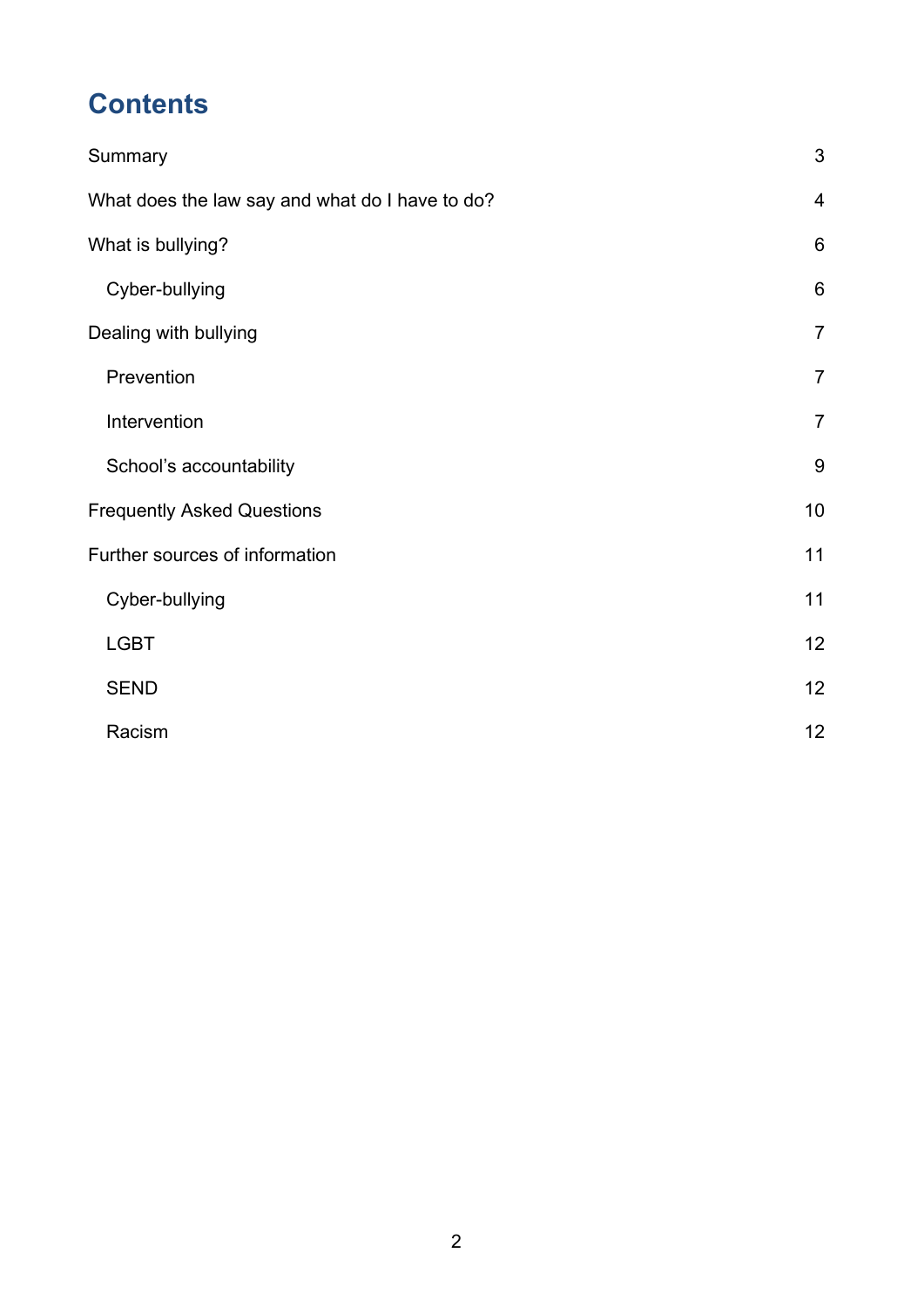# <span id="page-2-0"></span>**Summary**

## **About this advice**

This document has been produced to help schools prevent and respond to bullying as part of their overall behaviour policy. It outlines, in one place, the Government's approach to bullying, legal obligations and the powers schools have to tackle bullying, and the principles which underpin the most effective anti-bullying strategies in schools. It also lists further resources through which school staff can access specialist information on the specific issues that they face.

#### **Review date**

This advice will next be reviewed in March 2014.

## **Who is this advice for?**

School leaders and school staff in **all** schools in England.

- For the purposes of this advice references to "maintained school" means a community, foundation or voluntary school, community or foundation special school. It also means Pupil Referral Units and non-maintained special schools.
- For the purpose of this advice references to "Academy" means Academy schools (including mainstream free schools) and AP Academies (including AP Free Schools).
- Where particular provisions do not apply to a particular type of school we make this clear.

It may also be useful for:

• FE and community settings.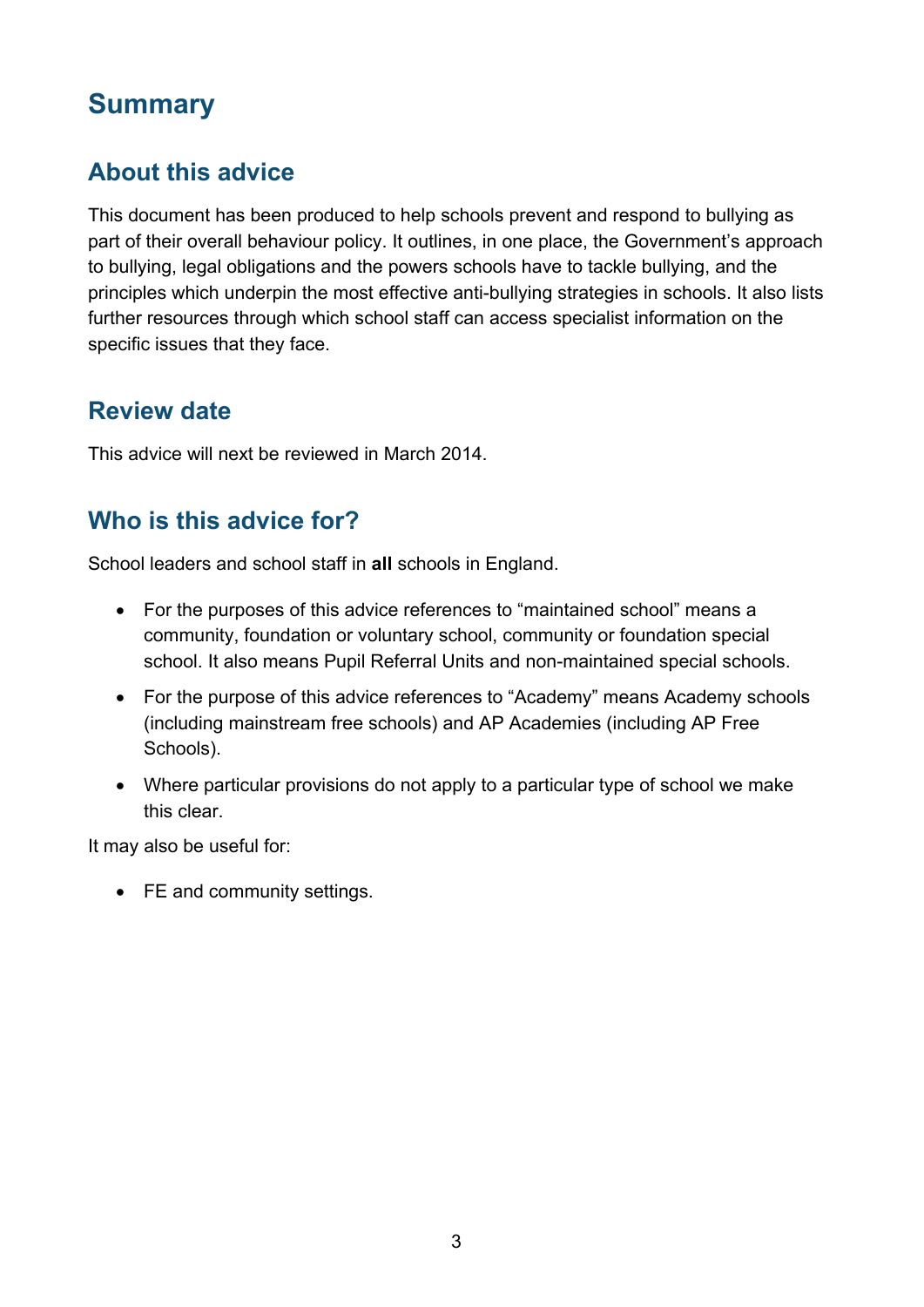# <span id="page-3-0"></span>**What does the law say and what do I have to do?**

Every school must have measures in place to prevent all forms of bullying.

#### **The Education and Inspections Act 2006**

Section 89 of the Education and Inspections Act 2006 provides that maintained schools must have measures to encourage good behaviour and prevent all forms of bullying amongst pupils. These measures should be part of the school's behaviour policy which must be communicated to all pupils, school staff and parents.

#### **Independent School Standard Regulations 2010**

The Independent School Standards Regulations 2010 provide that the proprietor of an Academy or other independent school is required to ensure that an effective anti-bullying strategy is drawn up and implemented.

## **The Equality Act 2010**

The Equality Act 2010 replaces previous anti-discrimination laws with a single Act. A key provision is a new public sector Equality Duty, which came into force on 5 April 2011. It replaces the three previous public sector equality duties for race, disability and gender, and covers age, disability, gender reassignment, pregnancy and maternity, race, religion or belief, sex and sexual orientation. The Duty has three aims. It requires public bodies to have due regard to the need to:

- eliminate unlawful discrimination, harassment, victimisation and any other conduct prohibited by the act
- advance equality of opportunity between people who share a protected characteristic and people who do not share it
- foster good relations between people who share a protected characteristic and people who do not share it.

Maintained schools and Academies are required to comply with the new Equality Duty. Part 6 of the Act makes it unlawful for the responsible body of a school to discriminate against, harass or victimise a pupil or potential pupil in relation to admissions, the way it provides education for pupils, provision of pupil access to any benefit, facility or service, or by excluding a pupil or subjecting them to any other detriment. In England and Wales Part 6 of the Act applies to maintained schools and Academies and to other independent schools.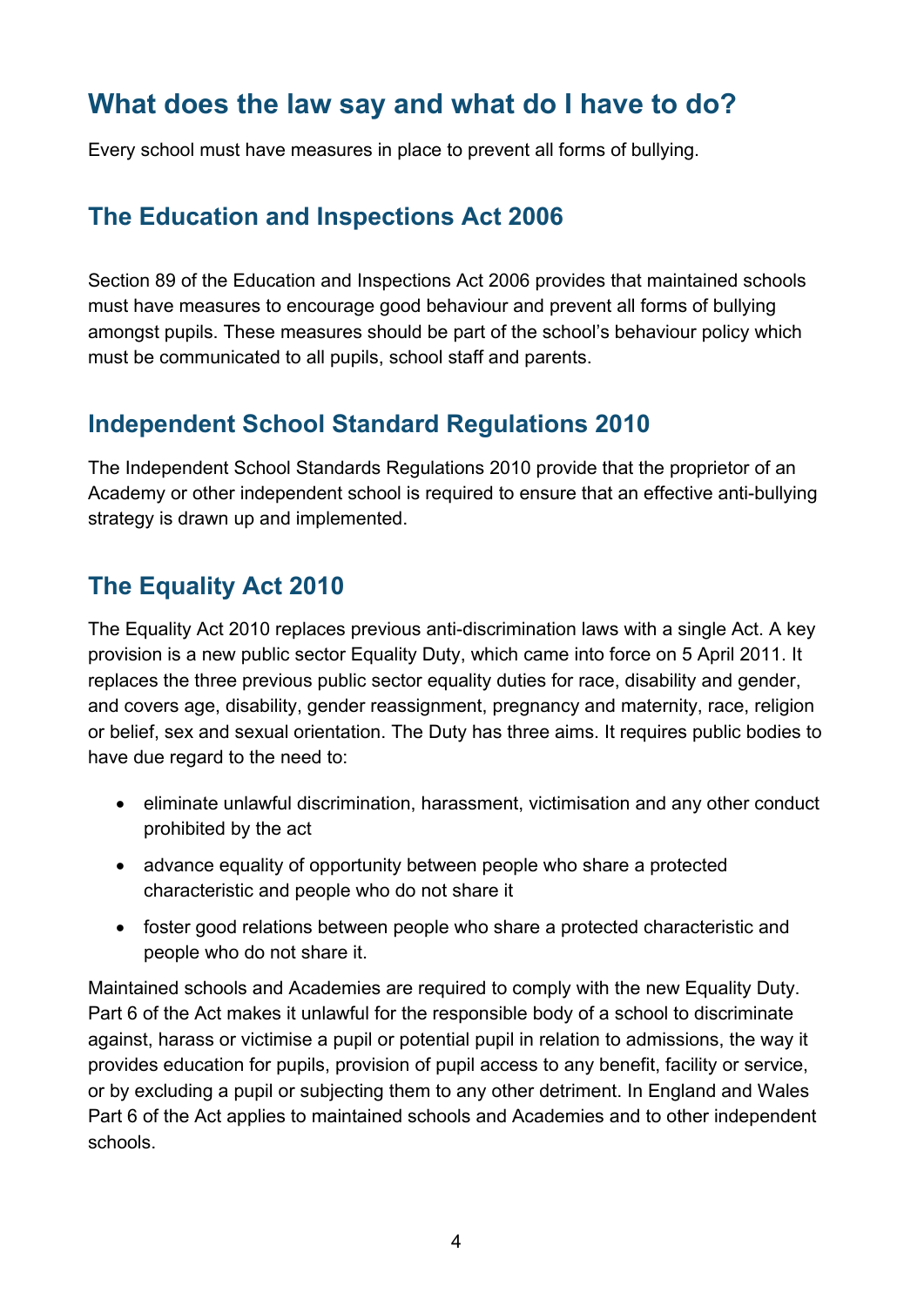## **Safeguarding children and young people**

Under the Children Act 1989 a bullying incident should be addressed as a child protection concern when there is 'reasonable cause to suspect that a child is suffering, or is likely to suffer, significant harm'. Where this is the case, the school staff should report their concerns to their local authority children's social care. Even where safeguarding is not considered to be an issue, schools may need to draw on a range of external services to support the pupil who is experiencing bullying, or to tackle any underlying issue which has contributed to a child engaging in bullying.

#### **Criminal law**

Although bullying in itself is not a specific criminal offence in the UK, it is important to bear in mind that some types of harassing or threatening behaviour – or communications – could be a criminal offence, for example under the Protection from Harassment Act 1997, the Malicious Communications Act 1988, the Communications Act 2003, and the Public Order Act 1986.

If school staff feel that an offence may have been committed they should seek assistance from the police. For example, under the Malicious Communications Act 1988, it is an offence for a person to send an electronic communication to another person with the intent to cause distress or anxiety or to send an electronic communication which conveys a message which is indecent or grossly offensive, a threat, or information which is false and known or believed to be false by the sender.

#### **Bullying outside school premises**

Teachers have the power to discipline pupils for misbehaving outside the school premises "to such an extent as is reasonable". This can relate to any bullying incidents occurring anywhere off the school premises, such as on school or public transport, outside the local shops, or in a town or village centre.

Where bullying outside school is reported to school staff, it should be investigated and acted on. The headteacher should also consider whether it is appropriate to notify the police or anti-social behaviour coordinator in their local authority of the action taken against a pupil. If the misbehaviour could be criminal or poses a serious threat to a member of the public, the police should always be informed.

In all cases of misbehaviour or bullying the teacher can only discipline the pupil on school premises or elsewhere when the pupil is under the lawful control of the staff member. More detailed advice on teachers' powers to discipline, including their power to punish pupils for misbehaviour that occurs outside school, is included in 'Behaviour and discipline in schools – advice for headteachers and school staff' *–* see further sources of information below.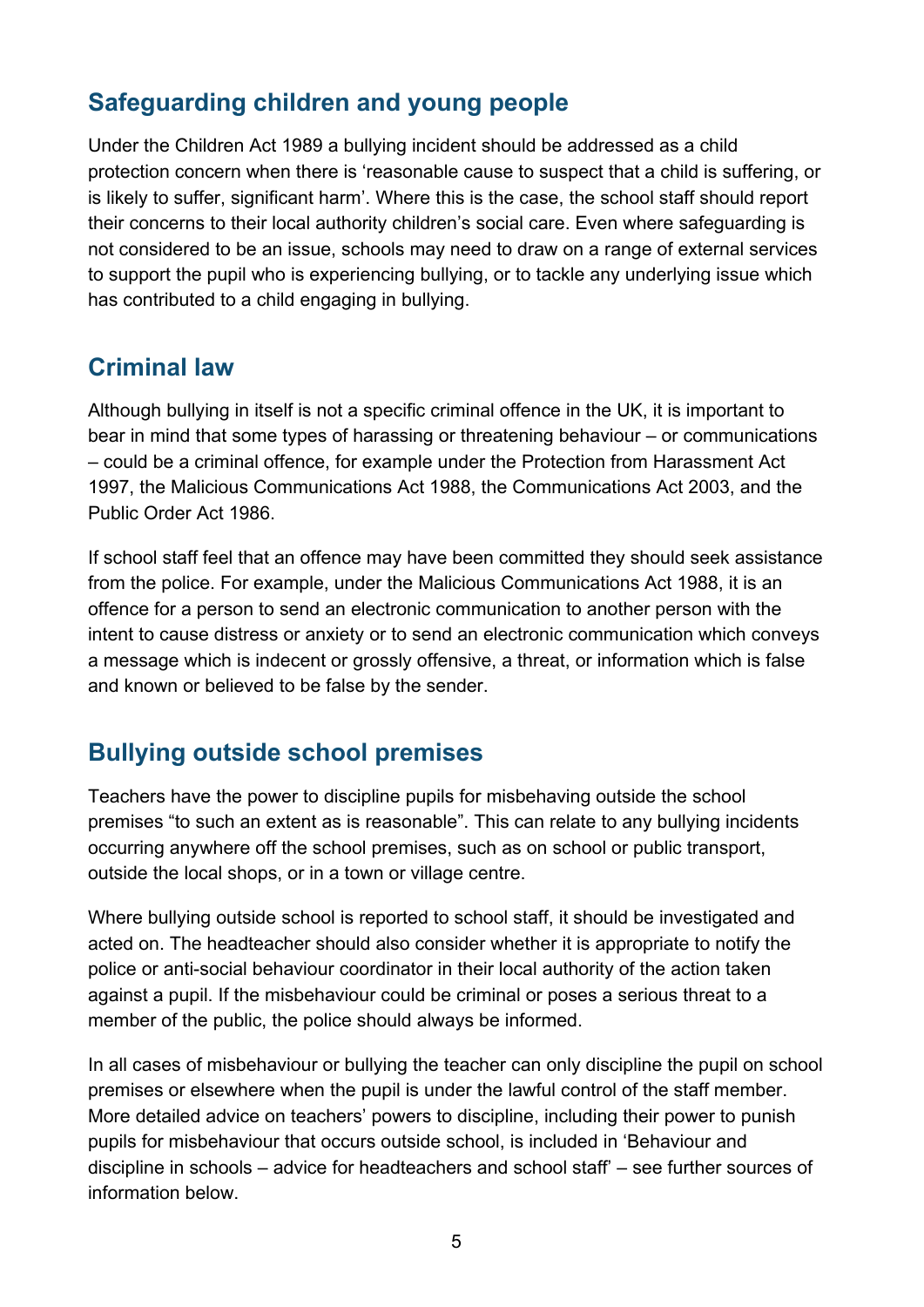# <span id="page-5-0"></span>**What is bullying?**

Bullying is behaviour by an individual or group, repeated over time, that intentionally hurts another individual or group either physically or emotionally. Bullying can take many forms (for instance, cyber-bullying via text messages or the internet), and is often motivated by prejudice against particular groups, for example on grounds of race, religion, gender, sexual orientation, or because a child is adopted or has caring responsibilities. It might be motivated by actual differences between children, or perceived differences. Stopping violence and ensuring immediate physical safety is obviously a school's first priority but emotional bullying can be more damaging than physical; teachers and schools have to make their own judgements about each specific case.

Many experts say that bullying involves an imbalance of power between the perpetrator and the victim. This could involve perpetrators of bullying having control over the relationship which makes it difficult for those they bully to defend themselves. The imbalance of power can manifest itself in several ways, it may be physical, psychological (knowing what upsets someone), derive from an intellectual imbalance, or by having access to the support of a group, or the capacity to socially isolate. It can result in the intimidation of a person or persons through the threat of violence or by isolating them either physically or online.

## <span id="page-5-1"></span>**Cyber-bullying**

The rapid development of, and widespread access to, technology has provided a new medium for 'virtual' bullying, which can occur in or outside school. Cyber-bullying is a different form of bullying and can happen at all times of the day, with a potentially bigger audience, and more accessories as people forward on content at a click.

The wider search powers included in the Education Act 2011 give teachers stronger powers to tackle cyber-bullying by providing a specific power to search for and, if necessary, delete inappropriate images (or files) on electronic devices, including mobile phones. Separate advice on teachers' powers to search (including statutory guidance on dealing with electronic devices) is available – see below for a link to this document.

For more information on how to respond to cyber-bullying and how pupils can keep themselves safe, please refer to the Childnet International link under 'further resources'.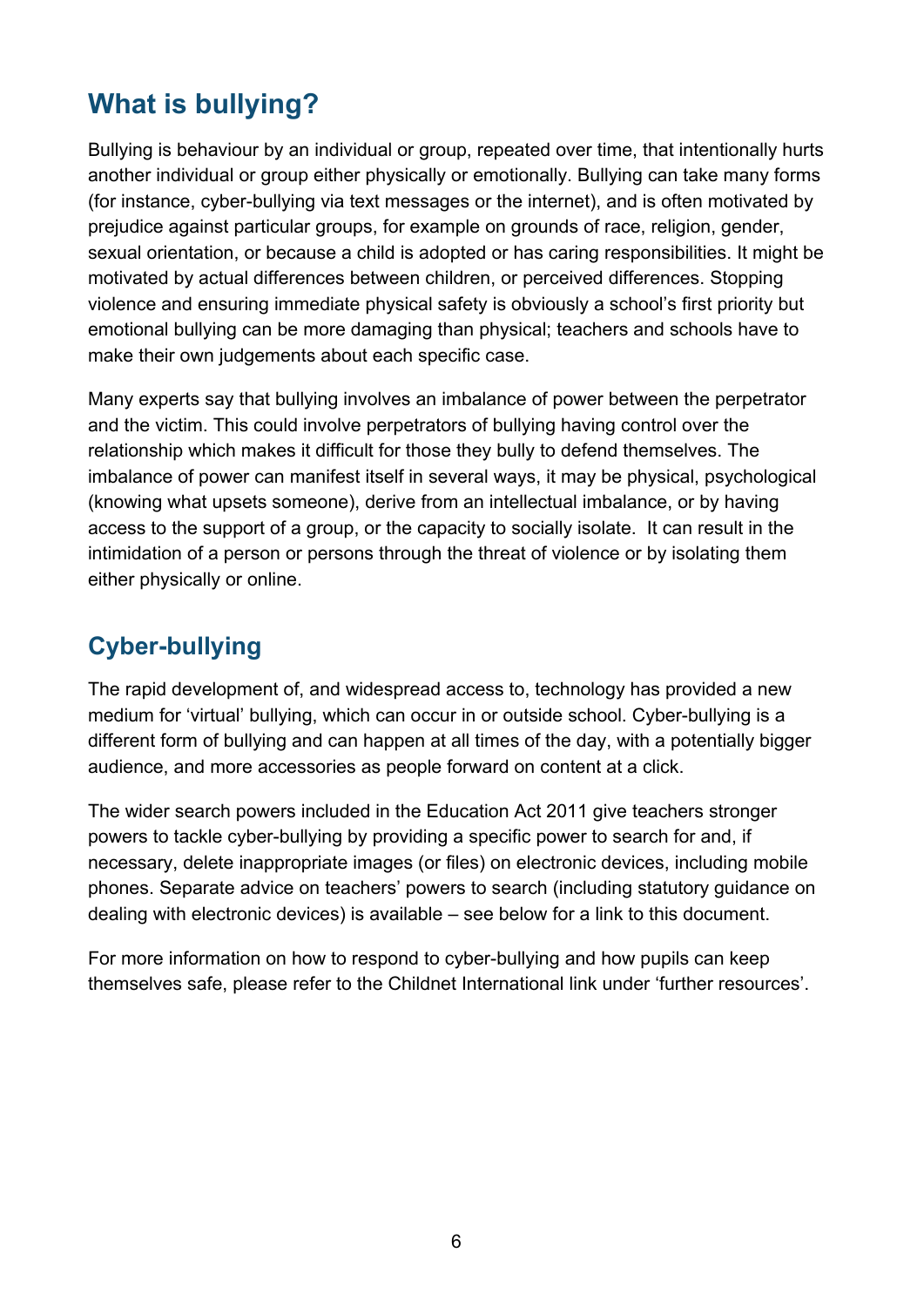# <span id="page-6-0"></span>**Dealing with bullying**

Successful schools have policies in place to deal with bullying and poor behaviour which are clear to parents, pupils and staff so that, when incidents do occur, they are dealt with quickly. However a school chooses to define bullying for the purposes of its own behaviour policy, it should be clearly communicated and understood by pupils, parents, and staff. Successful schools create an environment that prevents bullying from being a serious problem in the first place. School staff, headteachers and governors are best placed to decide how best to respond to the particular issues that affect their pupils. There is no single solution to bullying which will suit all schools.

#### <span id="page-6-1"></span>**Prevention**

A school's response to bullying should not start at the point at which a child has been bullied. The best schools develop a more sophisticated approach in which school staff proactively gather intelligence about issues between pupils which might provoke conflict and develop strategies to prevent bullying occurring in the first place. This might involve talking to pupils about issues of difference, perhaps in lessons, through dedicated events or projects, or through assemblies. Staff themselves will be able to determine what will work best for their pupils, depending on the particular issues they need to address.

Schools which excel at tackling bullying have created an ethos of good behaviour where pupils treat one another and the school staff with respect because they know that this is the right way to behave. Values of respect for staff and other pupils, an understanding of the value of education, and a clear understanding of how our actions affect others permeate the whole school environment and are reinforced by staff and older pupils who set a good example to the rest.

#### <span id="page-6-2"></span>**Intervention**

Schools should apply disciplinary measures to pupils who bully in order to show clearly that their behaviour is wrong. Disciplinary measures must be applied fairly, consistently, and reasonably taking account of any special educational needs or disabilities that the pupils may have and taking into account the needs of vulnerable pupils. It is also important to consider the motivations behind bullying behaviour and whether it reveals any concerns for the safety of the perpetrator. Where this is the case the child engaging in bullying may need support themselves.

The organisations listed in the 'further resources' section provide a range of practical resources for schools to help staff develop their own approaches to different issues which might motivate bullying and conflict.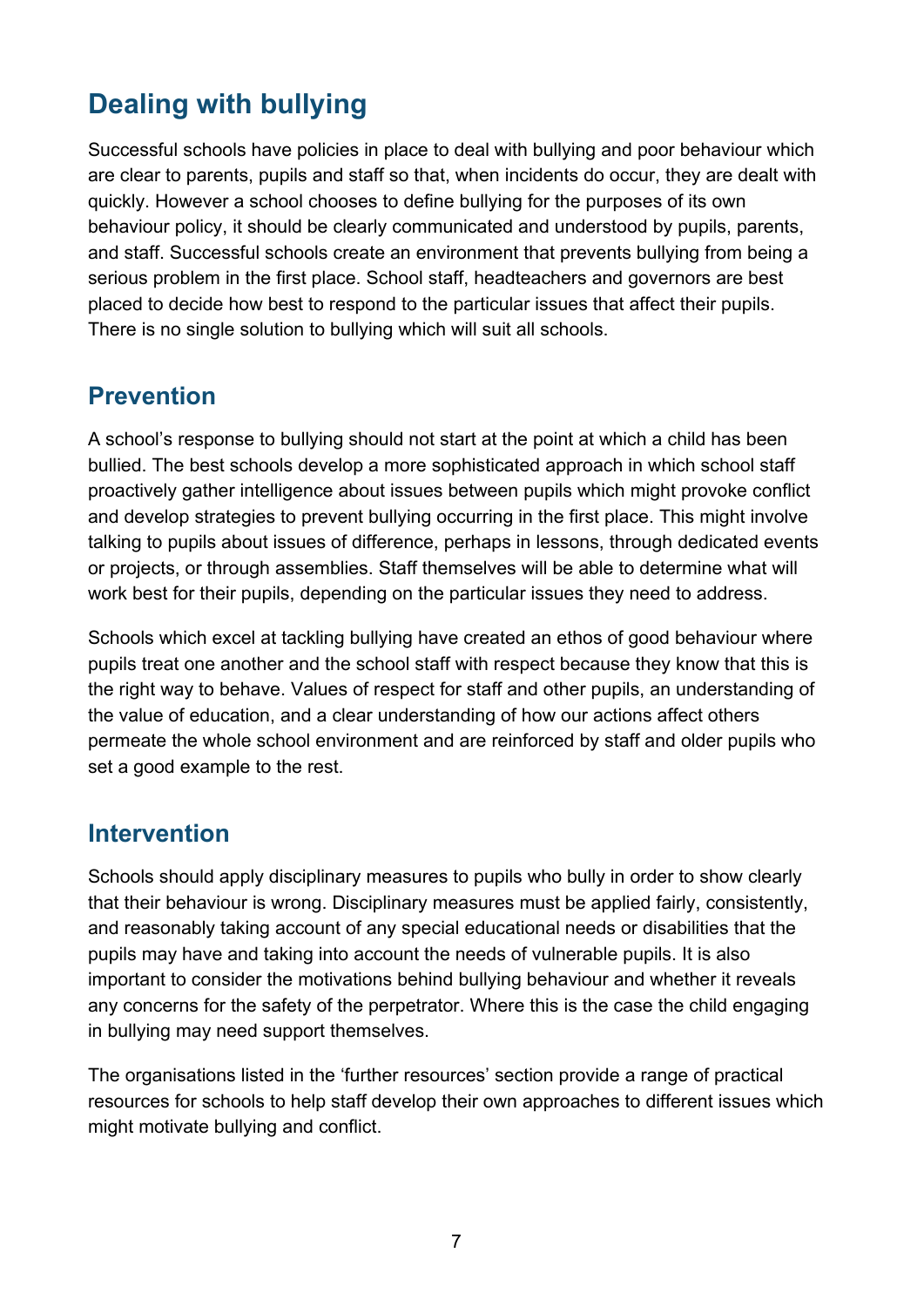Successful schools also:

- involve parents to ensure that they are clear that the school does not tolerate bullying and are aware of the procedures to follow if they believe that their child is being bullied. Parents feel confident that the school will take any complaint about bullying seriously and resolve the issue in a way that protects the child, and they reinforce the value of good behaviour at home
- involve pupils. All pupils understand the school's approach and are clear about the part they can play to prevent bullying, including when they find themselves as bystanders
- regularly evaluate and update their approach to take account of developments in technology, for instance updating 'acceptable use' policies for computers
- implement disciplinary sanctions. The consequences of bullying reflect the seriousness of the incident so that others see that bullying is unacceptable
- openly discuss differences between people that could motivate bullying, such as religion, ethnicity, disability, gender or sexuality. Also children with different family situations, such as looked after children or those with caring responsibilities. Schools can also teach children that using any prejudice based language is unacceptable
- use specific organisations or resources for help with particular problems. Schools can draw on the experience and expertise of anti-bullying organisations with a proven track record and/or specialised expertise in dealing with certain forms of bullying
- provide effective staff training. Anti-bullying policies are most effective when all school staff understand the principles and purpose of the school's policy, its legal responsibilities regarding bullying, how to resolve problems, and where to seek support. Schools can invest in specialised skills to help their staff understand the needs of their pupils, including those with special educational needs and/or disability (SEND) and lesbian, gay, bisexual and transgender (LGB&T) pupils
- work with the wider community such as the police and children's services where bullying is particularly serious or persistent and where a criminal offence may have been committed. Successful schools also work with other agencies and the wider community to tackle bullying that is happening outside school
- make it easy for pupils to report bullying so that they are assured that they will be listened to and incidents acted on. Pupils should feel that they can report bullying which may have occurred outside school including cyber-bullying
- create an inclusive environment. Schools should create a safe environment where pupils can openly discuss the cause of their bullying, without fear of further bullying or discrimination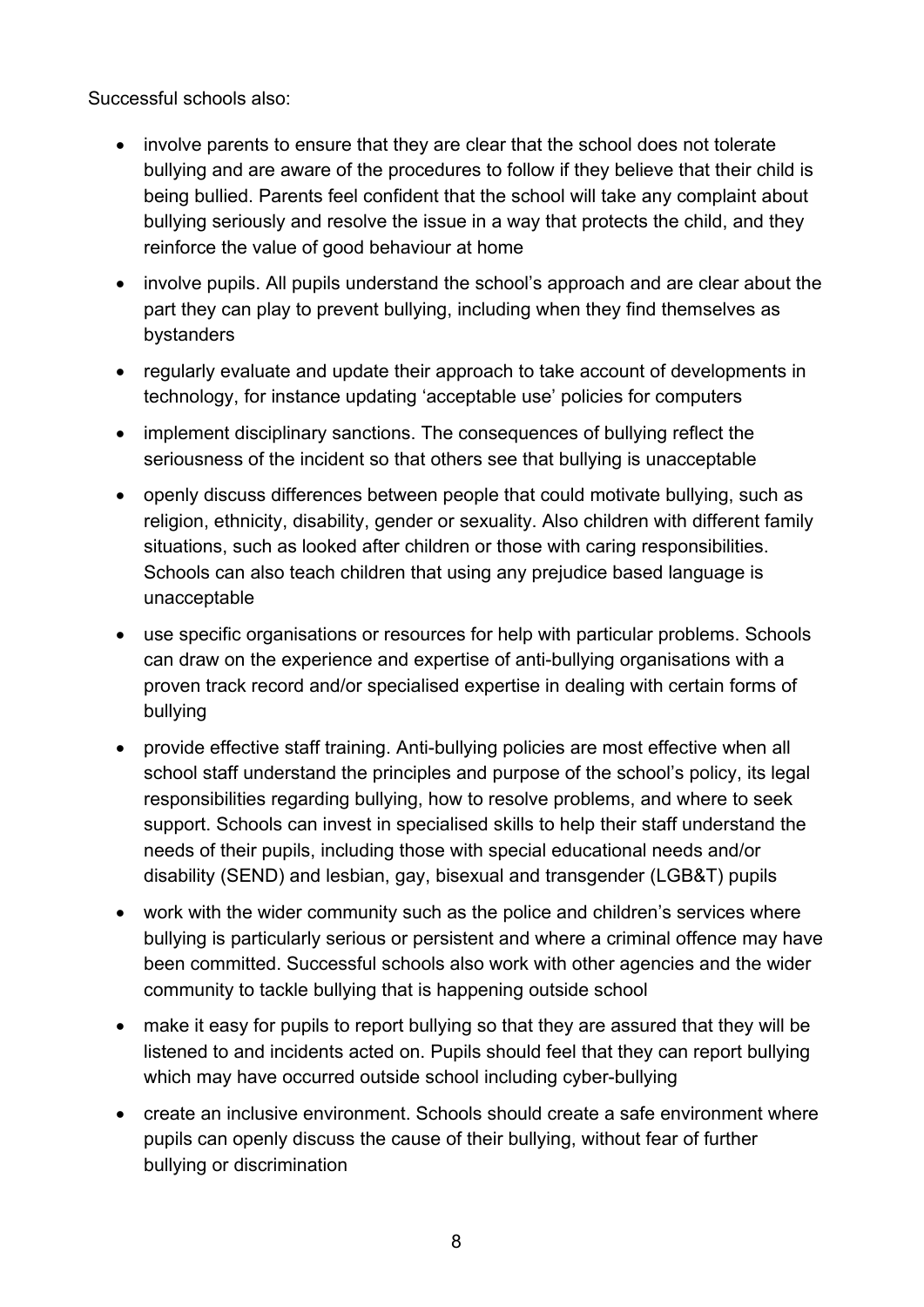• celebrate success. Celebrating success is an important way of creating a positive school ethos around the issue.

## <span id="page-8-0"></span>**School's accountability**

Pupils will learn best in a safe and calm environment that is free from disruption and in which education is the primary focus. The revised Ofsted framework which came into force in January 2012 includes 'behaviour and safety' as one of its key criteria for inspections. Schools should be able to demonstrate the impact of anti-bullying policies.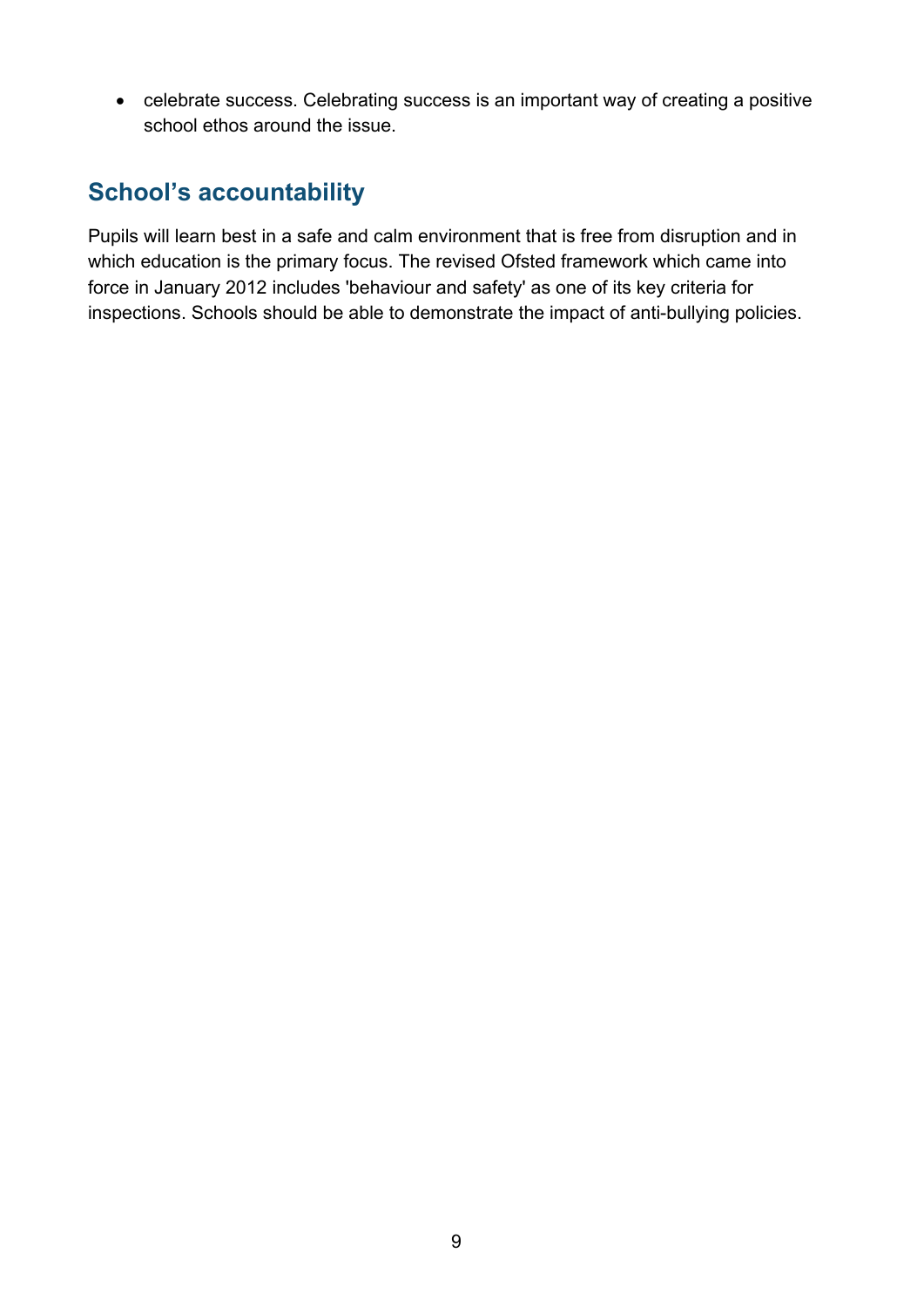# <span id="page-9-0"></span>**Frequently Asked Questions**

#### **Q: Should we prioritise tackling some types of bullying over others?**

**A:** Immediate physical safety obviously comes first. All bullying, whatever the motivation or method, is unacceptable and should not be tolerated. Some issues will be more familiar to schools than others and this guidance points to other specialist organisations for further information about how to tackle specific types of bullying. Please see 'Further Sources of Information' at the end of this document.

#### **Q: Should I discipline pupils for bullying outside the school?**

**A:** Yes. If an incident of bullying outside the school premises is reported to the school, it is important that it is investigated and appropriate action is taken. This will send a strong signal to pupils that bullying will not be tolerated and perpetrators will be held to account.

#### **Q: How can we involve parents more in our anti-bullying work?**

**A:** Schools should talk to parents about their anti-bullying policy and make it available to them and prospective parents as part of their behaviour policy. Schools should ensure that parents know what measures are being taken to prevent bullying, as well as how incidents are responded to, and may also encourage positive messages about good behaviour and respect for others at home.

#### **Q: Should I record incidents of bullying?**

**A:** Staff should develop a consistent approach to monitoring bullying incidents in their school and evaluating whether their approach is effective. For some schools, that will mean recording incidents so that they can monitor incident numbers and identify where bullying is recurring between the same pupils. Others do not want to keep written records. We want schools to exercise their own judgment as to what will work best for their pupils. 10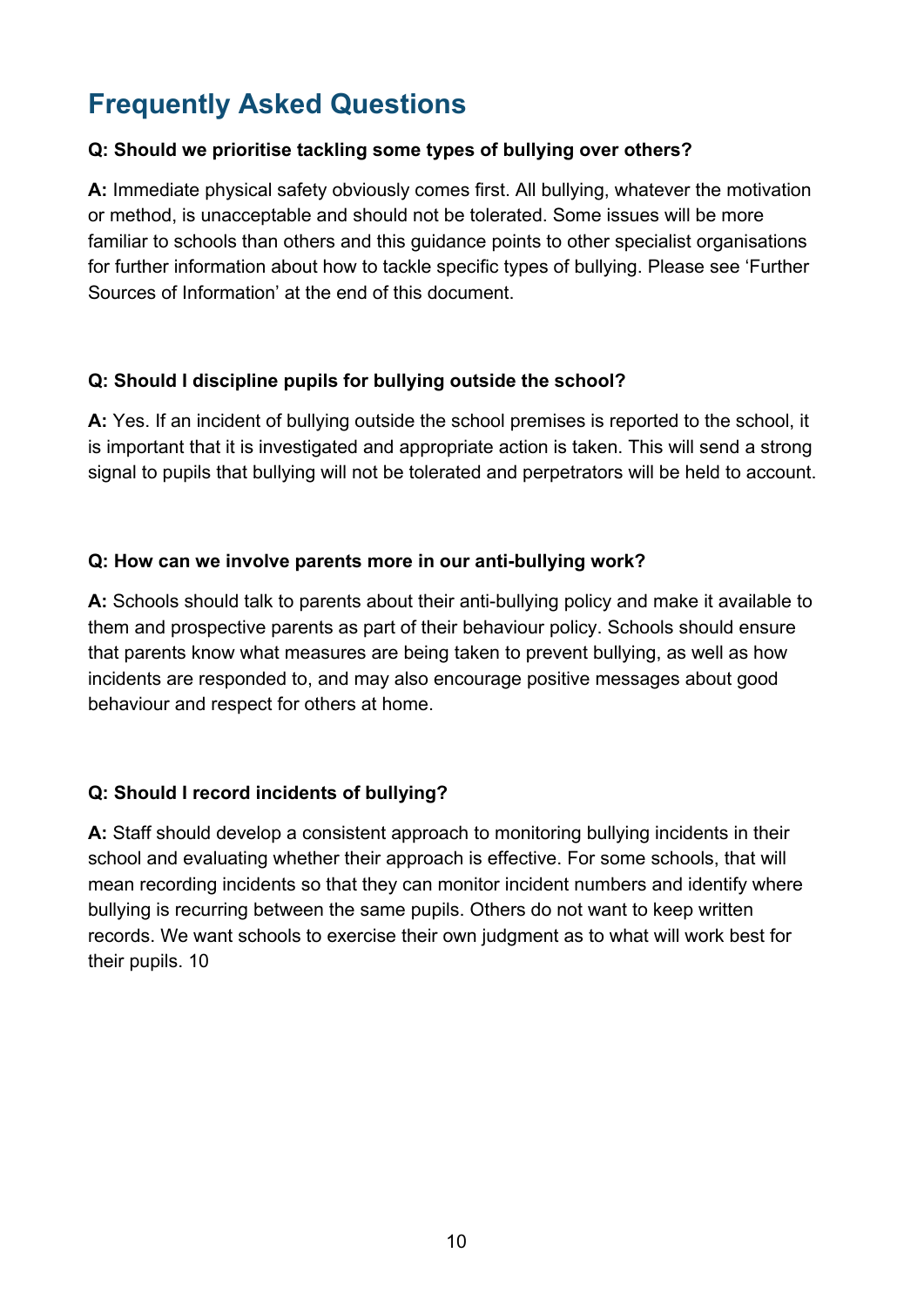# <span id="page-10-0"></span>**Further sources of information**

#### **Other departmental advice and guidance you may be interested in**

[DfE Behaviour and Discipline in Schools Guidance](https://www.gov.uk/government/publications/behaviour-and-discipline-in-schools)

[Supporting children and young people who are bullied: advice for schools](https://www.gov.uk/government/publications/preventing-and-tackling-bullying)

#### **Legislative links**

Schools' duty to promote good behaviour: [Section 89 Education and Inspections Act](http://www.legislation.gov.uk/ukpga/2006/40/section/89)  [2006](http://www.legislation.gov.uk/ukpga/2006/40/section/89) and [Education \(Independent School Standards\) \(England\) Regulations 2010](http://www.legislation.gov.uk/uksi/2010/1997/contents/made)

[Power to tackle poor behaviour outside school](http://www.legislation.gov.uk/ukpga/2006/40/section/90)

[The Equality Act 2010](http://www.legislation.gov.uk/ukpga/2010/15/contents) Specialist organisations

[The Anti-Bullying Alliance \(ABA\):](http://www.anti-bullyingalliance.org.uk/) Founded in 2002 by NSPCC and National Children's Bureau, the Anti-Bullying Alliance (ABA) brings together over 100 organisations into one network to develop and share good practice across the whole range of bullying issues.

[Kidscape:](http://www.kidscape.org.uk/) Charity established to prevent bullying and promote child protection providing advice for young people, professionals and parents about different types of bullying and how to tackle it. They also offer specialist training and support for school staff, and assertiveness training for young people.

[The Diana Award:](http://diana-award.org.uk/) Anti-Bullying Ambassadors programme to empower young people to take responsibility for changing the attitudes and behaviour of their peers towards bullying. It will achieve this by identifying, training and supporting school anti-bullying ambassadors.

[The BIG Award:](https://www.bullyinginterventiongroup.co.uk/index.php) The Bullying Intervention Group (BIG) offer a national scheme and award for schools to tackle bullying effectively.

[Restorative Justice Council:](http://www.restorativejustice.org.uk/what_is_restorative_justice/with_young_people/schools) Includes best practice guidance for practitioners 2011.

## <span id="page-10-1"></span>**Cyber-bullying**

ChildNet [International:](http://www.childnet.com/) Specialist resources for young people to raise awareness of online safety and how to protect themselves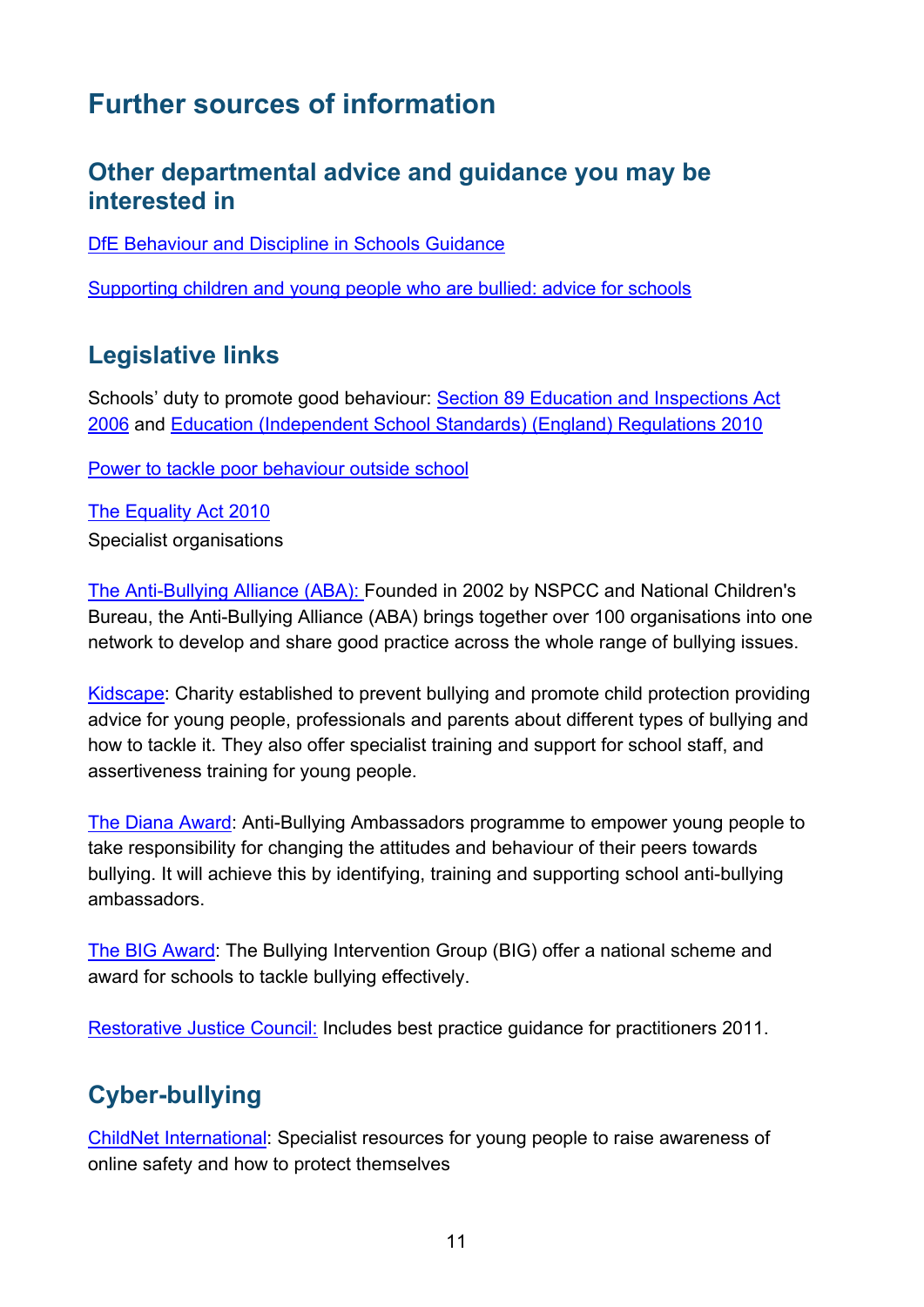[Think U Know:](https://www.thinkuknow.co.uk/) resources provided by Child Exploitation and Online Protection (CEOP) for children and young people, parents, carers and teachers.

[Digizen:](http://www.digizen.org/) provides online safety information for educators, parents, carers and young people.

[Advice on Child Internet Safety 1.0:](https://www.gov.uk/government/publications/advice-on-child-internet-safety-10-universal-guidelines-for-providers) The UK Council for Child Internet Safety (UKCCIS) has produced universal guidelines for providers on keeping children safe online.

# <span id="page-11-0"></span>**LGBT**

[EACH:](http://www.eachaction.org.uk/) (Educational Action Challenging Homophobia): provides a national freephone Actionline for targets of homophobic or transphobic bullying and training to schools on sexual orientation, gender identity matters and cyberhomophobia.

[Schools Out:](http://www.schools-out.org.uk/) Offers practical advice, resources (including lesson plans) and training to schools on LGBT equality in education.

[Stonewall:](http://www.stonewall.org.uk/) An LGB equality organisation with considerable expertise in LGB bullying in schools, a dedicated youth site, resources for schools, and specialist training for teachers.

#### <span id="page-11-1"></span>**SEND**

[Mencap:](http://www.mencap.org.uk/) Represents people with learning disabilities, with specific advice and information for people who work with children and young people.

[Changing Faces:](https://www.changingfaces.org.uk/Home) Provide online resources and training to schools on bullying because of physical difference.

[Cyberbullying and children and young people with SEN and disabilities:](http://www.cafamily.org.uk/media/750755/cyberbullying_and_send_-_module_final.pdf) Advice provided by the Anti-Bullying Alliance on developing effective anti-bullying practice.

## <span id="page-11-2"></span>**Racism**

[Show Racism the Red Card:](http://www.srtrc.org/educational) Provide resources and workshops for schools to educate young people, often using the high profile of football, about racism.

[Kick it Out:](http://www.kickitout.org/359.php) Uses the appeal of football to educate young people about racism and provide education packs for schools.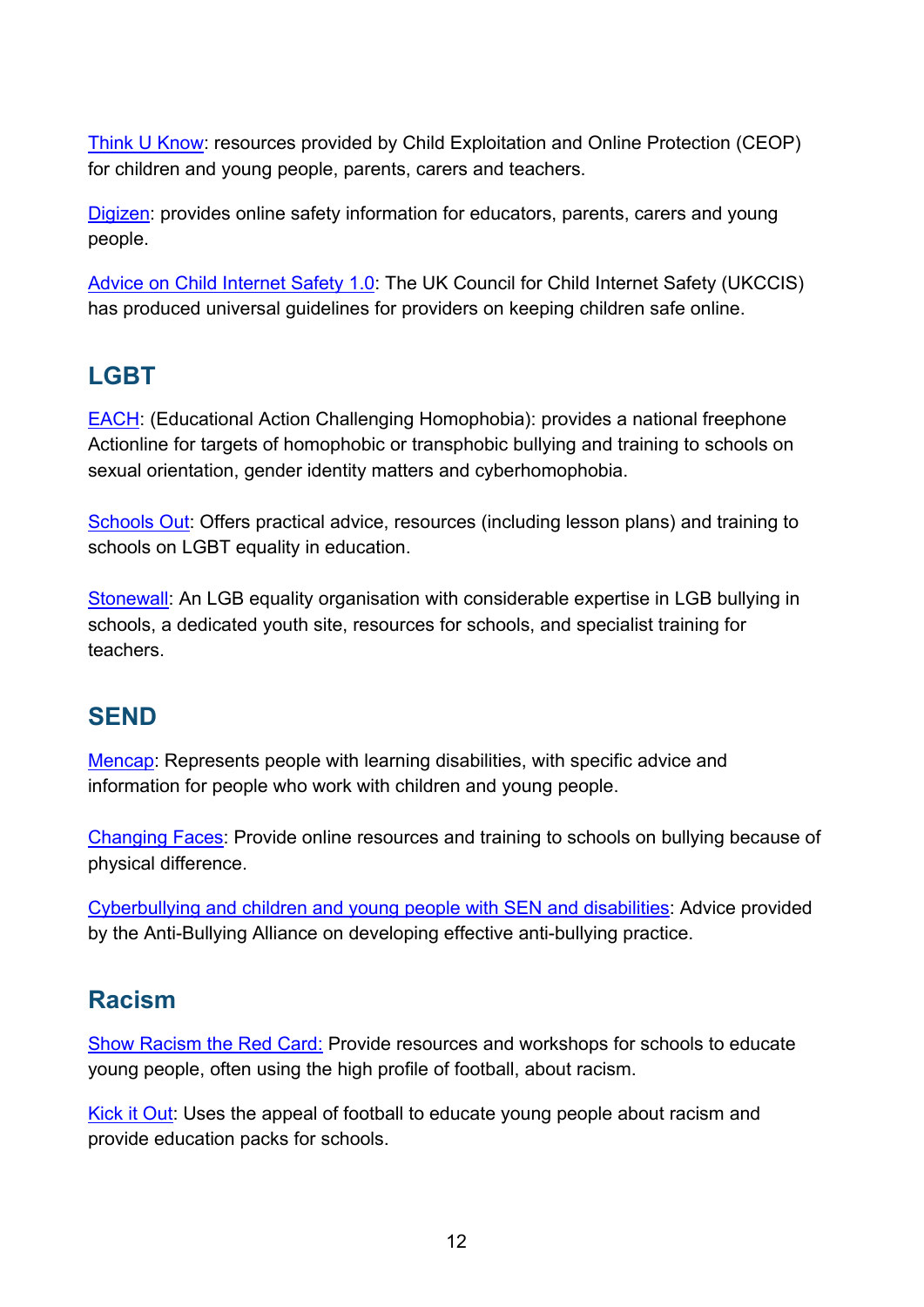[Anne Frank Trust:](http://www.annefrank.org.uk/what-we-do/schools-project/our-work-schools) Runs a schools project to teach young people about Anne Frank and the Holocaust, the consequences of unchecked prejudice and discrimination, and cultural diversity.

Please note that internal servers may block access to some of these sites. Schools wishing to access these materials may need to adjust their settings

#### **October 2014 update in light of unavailability of BeatBullying services**

In light of the difficulties being faced by BeatBullying whose service is currently not operating, the Anti-Bullying Alliance has helpfully put together a [fact sheet outlining the](http://www.anti-bullyingalliance.org.uk/advice/support-from-the-sector/)  [range of support that is available to schools and young](http://www.anti-bullyingalliance.org.uk/advice/support-from-the-sector/) people from the anti-bullying sector.